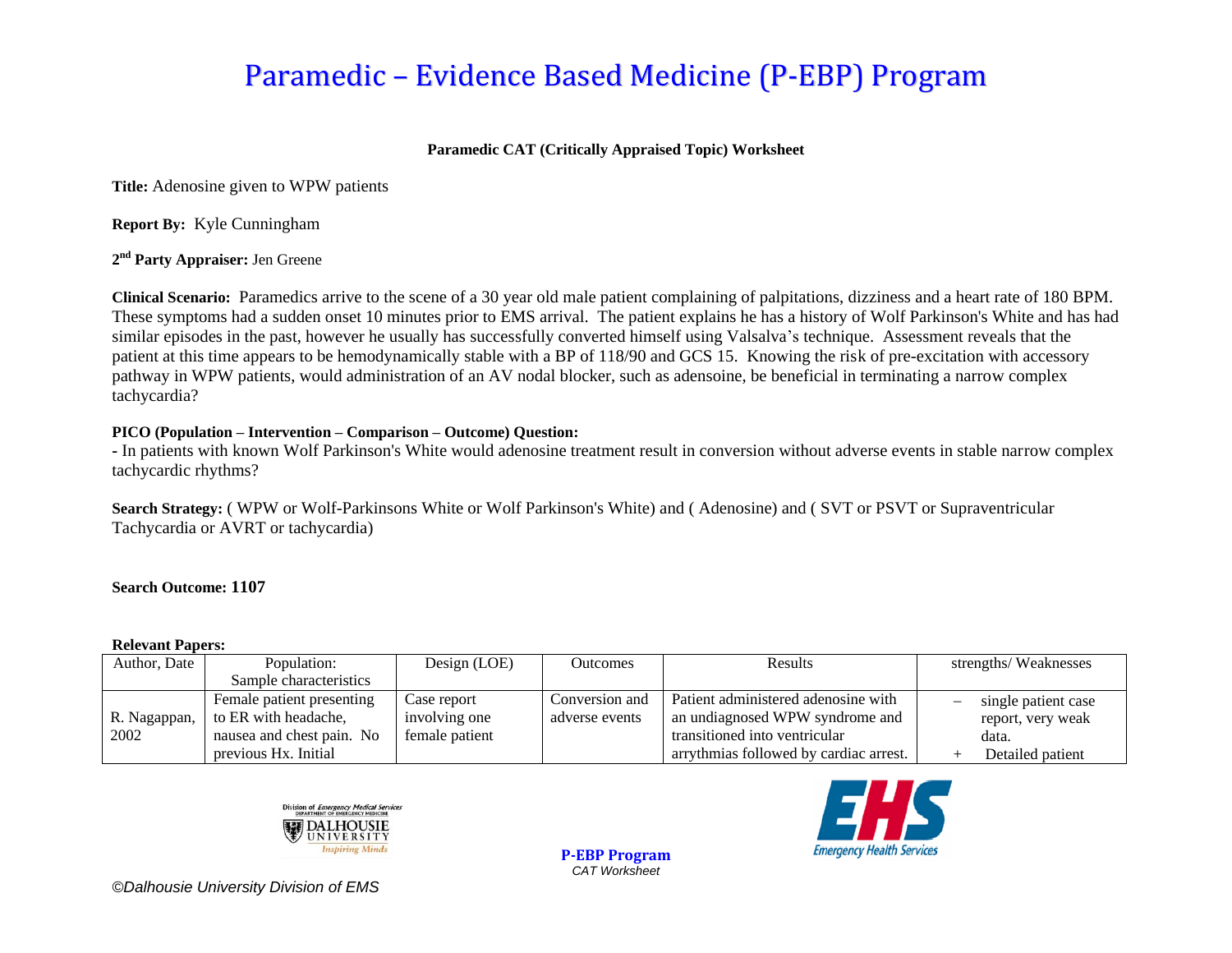# Paramedic – Evidence Based Medicine (P-EBP) Program

|                     | assessment revealed<br>precordial chest discomfort<br>radiating to her left arm,<br>tachycardia @ 168bpm and<br>BP of 128/78. ECG<br>revealing narrow complex<br>tachycardia. | <b>LOE III</b>                                        |                                      |                                                                                                                                                                                                                                                                                                  | $+$ | treatment and responses<br>to said treatments<br>multiples ECGs<br>captured during<br>interventions<br>single pt case study<br>does not provide any<br>true research behind<br>the PICO.                                                                                                                                                                                                                                                |
|---------------------|-------------------------------------------------------------------------------------------------------------------------------------------------------------------------------|-------------------------------------------------------|--------------------------------------|--------------------------------------------------------------------------------------------------------------------------------------------------------------------------------------------------------------------------------------------------------------------------------------------------|-----|-----------------------------------------------------------------------------------------------------------------------------------------------------------------------------------------------------------------------------------------------------------------------------------------------------------------------------------------------------------------------------------------------------------------------------------------|
| S. Drecher,<br>2000 | Female pregnant patient in<br>an atrioventricular nodal re-<br>enterant tachycardia treated<br>with intravenous adenosine.                                                    | Case report<br>involving single<br>patient<br>LOE III | Conversion<br>and adverse<br>events. | Patient experienced post adenosine<br>atrial fibrillaton with a rapid<br>ventricular response. However no<br>hemodynamic compromise was noted<br>and patient successfully self<br>converted back to a normal sinus<br>rhythm on her own shortly after.-<br>White syndrome cannot be<br>excluded. |     | single case report<br>$\overline{\phantom{0}}$<br>involving only one<br>patient and one<br>outcome/intervention<br>, very weak.<br>Clearly outlines the<br>$^{+}$<br>presenting complaint and<br>initial rhythm followed by<br>post intervention<br>assessment.<br>Does not support the<br>PICO due to weak<br>data.<br>Inconclusive as it.<br>states the treatment is<br>acceptable however<br>should be "taken into<br>consideration" |
|                     |                                                                                                                                                                               |                                                       |                                      |                                                                                                                                                                                                                                                                                                  |     |                                                                                                                                                                                                                                                                                                                                                                                                                                         |

**Comments:**

- articles found did not support the PICO

-documented cases suggesting opposite findings



**P-EBP Program** *CAT Worksheet*



*©Dalhousie University Division of EMS*